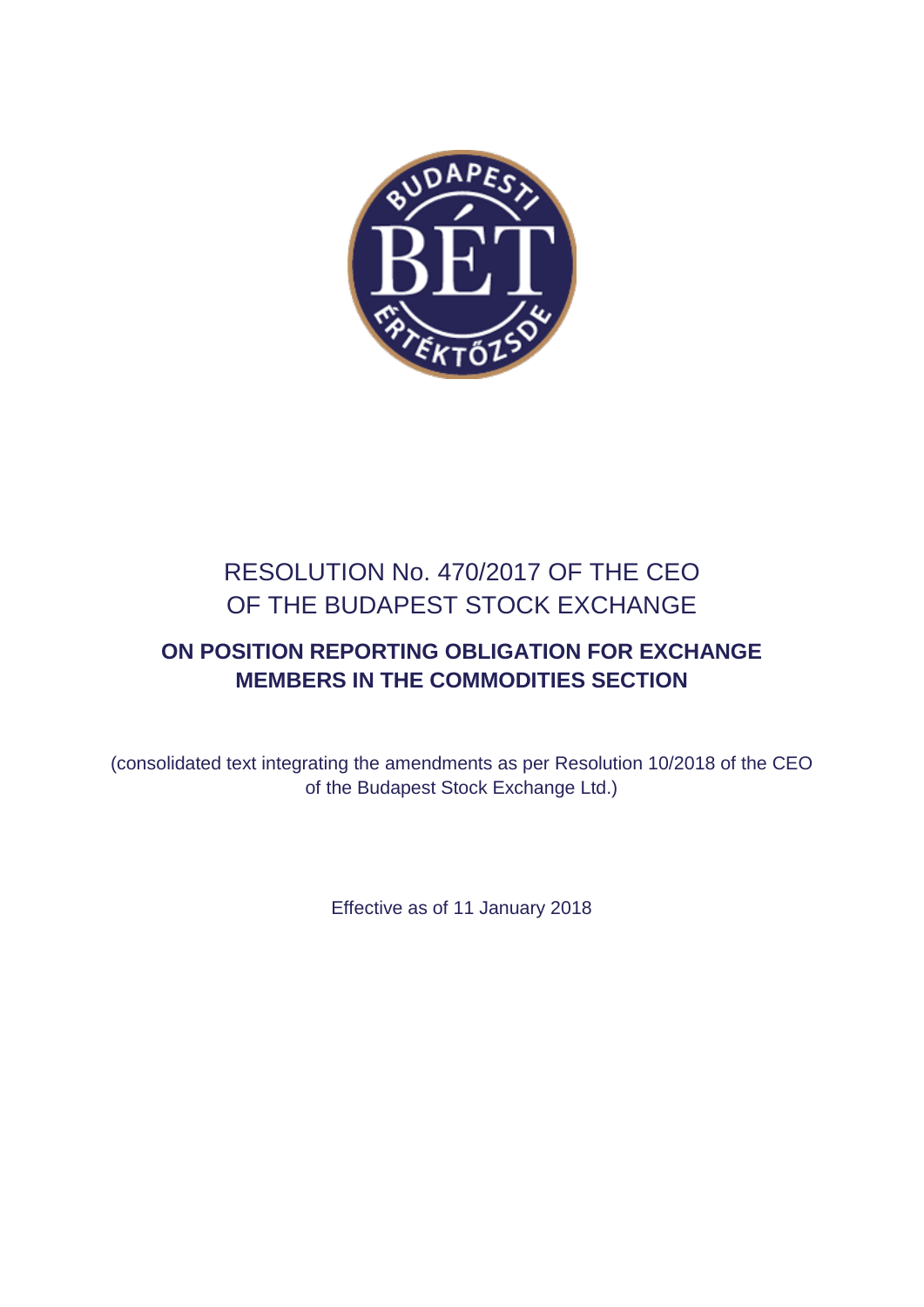In accordance with the authorization granted in Section 3.2 of the Book Five of the General Terms of Service of the Budapest Stock Exchange Ltd. titled Regulations on Trading, the Chief Executive Officer of the Budapest Stock Exchange (hereinafter: the BSE) decides as follows.

#### **1. Position reporting obligation of the Exchange member**

The Exchange member having trading right in the Commodities Section of the BSE is obliged to report their own positions held through contracts traded on the BSE as well as those of their clients and the clients of those client until the end client is reached for every derivatives contract (maturity, strike) traded on the BSE, with the content set out in Section 3 and structure set out in Section 2 (hereinafter: Report) and upload this Report until 8 PM on every trading day onto the SFTP server predefined by the Exchange member and the BSE.

#### **2. Technical description of the Report**

```
File format: simple text file, with .txt extension
Filename: TPOZ_yyyymmdd.txt (e.g. TPOZ_20180120.txt)
Row separator: windows new line (\r\n);
Field separator: comma (,) 
Header: non
Date format: yyyymmdd (e.g. 20180120)
```
Text separator: non

### **3. Cell content and format of the Report**

| <b>Field</b>                                          | <b>DATA CONTENT</b>                                                                                                                                                                                                                                                                                                                                                                                                                                                                                                                                                                                                                                                                                       | <b>FORMAT FOR REPORTING</b>                            |
|-------------------------------------------------------|-----------------------------------------------------------------------------------------------------------------------------------------------------------------------------------------------------------------------------------------------------------------------------------------------------------------------------------------------------------------------------------------------------------------------------------------------------------------------------------------------------------------------------------------------------------------------------------------------------------------------------------------------------------------------------------------------------------|--------------------------------------------------------|
| Row code                                              | Increasing numbering starting from 00001 with TPOZ' prfeix                                                                                                                                                                                                                                                                                                                                                                                                                                                                                                                                                                                                                                                | 'TPOZ00001'; ; 'TPOZ99999'                             |
| Start of period which the report<br>related to (date) | Date of related day                                                                                                                                                                                                                                                                                                                                                                                                                                                                                                                                                                                                                                                                                       | <b>{DATE FORMAT}</b>                                   |
| End of period which the report<br>related to (date)   | Date of related day                                                                                                                                                                                                                                                                                                                                                                                                                                                                                                                                                                                                                                                                                       | <b>{DATE FORMAT}</b>                                   |
| Date of report submission                             | Field to be populated with the date and time on which the report is<br>submitted.                                                                                                                                                                                                                                                                                                                                                                                                                                                                                                                                                                                                                         | {DATE FORMAT}                                          |
| Report reference number                               | Field to be populated with the unique identifier given by the submitter<br>unambiquously identifying the report to both submitter and receiving<br>competent authority.                                                                                                                                                                                                                                                                                                                                                                                                                                                                                                                                   | {ALPHANUM-52}                                          |
| Date of the trading day of the<br>reported position   | Field to be populated with the date on which the reported position is held<br>at the close of the trading day on the relevant trading venue.                                                                                                                                                                                                                                                                                                                                                                                                                                                                                                                                                              | <b>{DATEFORMAT}</b>                                    |
| <b>Report status</b>                                  | Indication as to whether the report is new or a previously submitted<br>report is cancelled or amended.<br>Where a previously submitted report is cancelled, a new report which<br>contains all the details of the original report should be sent and the<br>'Report status' should be flagged as 'CANC'.<br>Where a previously submitted report is amended, a new report that<br>contains all the details of the original report should be sent and the<br>'Report status' should be flagged as 'CANC'. Furthermore, a new report<br>that contains all the details of the original report with all necessary<br>details corrected should be sent and the 'Report status' should be<br>flagged as 'AMND'. | 'NEWT-New<br>'CANC'- Cancellation<br>'AMND'- Amendment |
| Reporting entity ID                                   | The identifier of the reporting investment firm. Field to be populated with<br>the Legal Entity Identifier code (LEI) for legal entities or {NATIONAL_ID}<br>for natural persons not having an LEI.                                                                                                                                                                                                                                                                                                                                                                                                                                                                                                       | ${LEI}$<br>or<br>{NATIONAL_ID} - Natural persons       |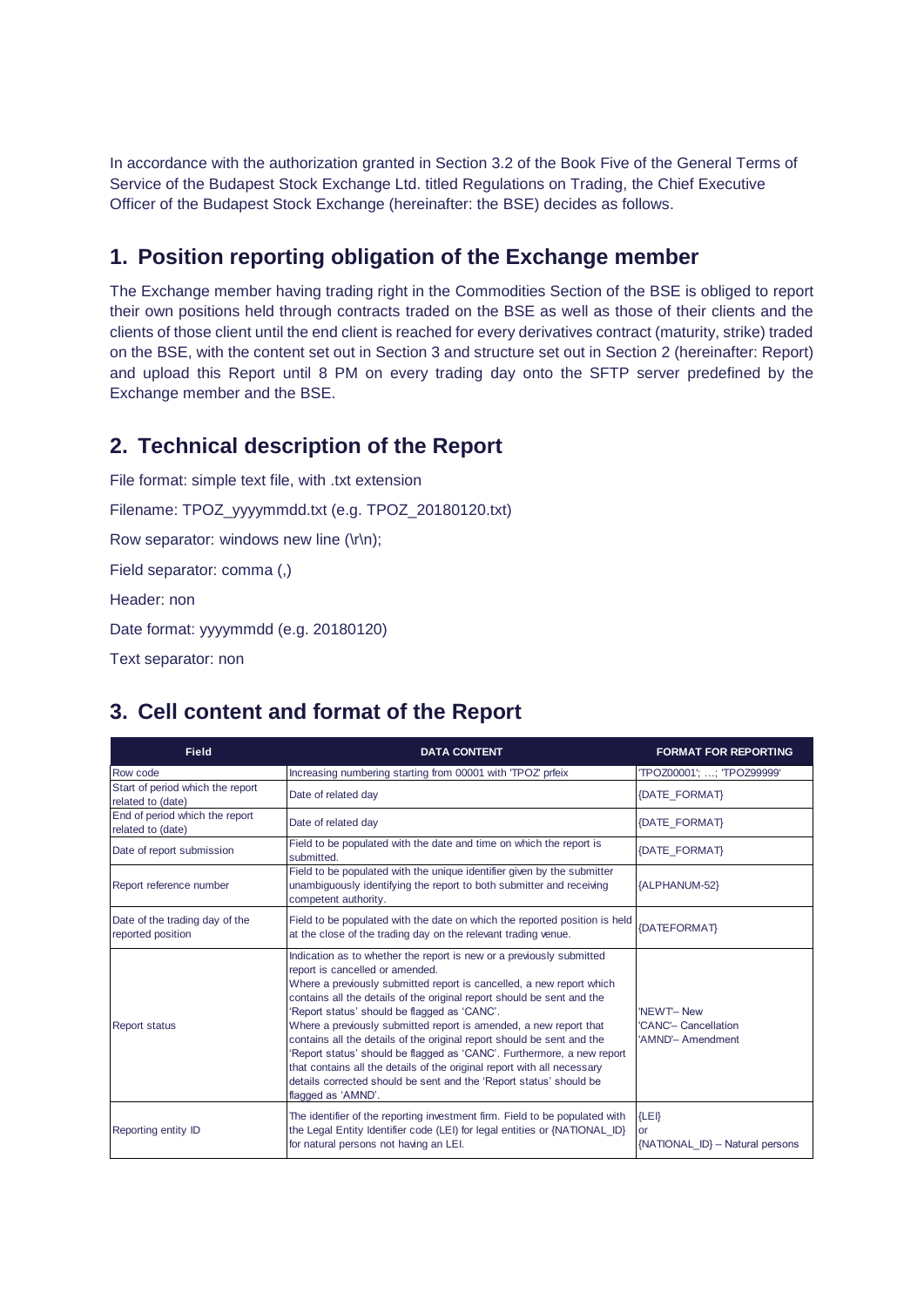| <b>Field</b>                                     | <b>DATA CONTENT</b>                                                                                                                                                                                                                                                                                                                                                                                                                                                                                                                                              | <b>FORMAT FOR REPORTING</b>                                                                                                                                                                                                                                                                                                                                                               |
|--------------------------------------------------|------------------------------------------------------------------------------------------------------------------------------------------------------------------------------------------------------------------------------------------------------------------------------------------------------------------------------------------------------------------------------------------------------------------------------------------------------------------------------------------------------------------------------------------------------------------|-------------------------------------------------------------------------------------------------------------------------------------------------------------------------------------------------------------------------------------------------------------------------------------------------------------------------------------------------------------------------------------------|
| Position holder ID                               | Field to be populated with the Legal Entity Identifier code (LEI) for legal<br>entities or {NATIONAL_ID} for natural persons not having an LEI. (Note: if<br>the position is held as a proprietary position of the reporting firm, this<br>field shall be identical to field 'Reporting entity ID').                                                                                                                                                                                                                                                             | {LEI}<br>or<br>{NATIONAL_ID} - Natural persons                                                                                                                                                                                                                                                                                                                                            |
| Email address of position holder                 | Email address for notifications of position-related matters.                                                                                                                                                                                                                                                                                                                                                                                                                                                                                                     | {ALPHANUM-256}                                                                                                                                                                                                                                                                                                                                                                            |
| Ultimate parent entity ID                        | Field to be populated with the Legal Entity Identifier code (LEI) for legal<br>entities or {NATIONAL_ID} for natural persons not having an LEI. Note:<br>this field may be identical to field 'Reporting entity ID' or 'Position holder<br>ID' if the ultimate parent entity holds its own positions, or makes its own<br>reports.                                                                                                                                                                                                                               | ${LEI}$<br>or<br>{NATIONAL ID} - Natural persons                                                                                                                                                                                                                                                                                                                                          |
| Email address of ultimate parent<br>entity       | Email address for correspondence in reletion to aggregated positions.                                                                                                                                                                                                                                                                                                                                                                                                                                                                                            | {ALPHANUM-256}                                                                                                                                                                                                                                                                                                                                                                            |
| Parent of collective investment<br>scheme status | Field to report on whether the position holder is a collective investment<br>undertaking that makes investment decisions independently from its<br>parent as set out by Article 4(2) of the Commission Delegated<br>Regulation (EU) 2017/591.                                                                                                                                                                                                                                                                                                                    | TRUE' - the position holder is a<br>collective investment undertaking<br>that makes independent investment<br>decisions<br>'FALSE'- the position holder is not a<br>collective investment undertaking<br>that makes independent investment<br>decisions                                                                                                                                   |
| on trading venues                                | Identifier of the commodity derivative, emission allowance or derivative<br>Identification code of contract traded thereof. See field 'Trading venue identifier' for treatment of OTC contracts<br>that are economically equivalent to contracts that are traded on trading<br>venues.                                                                                                                                                                                                                                                                           | $\{ \mathsf{SIN}\}\$                                                                                                                                                                                                                                                                                                                                                                      |
| Venue product code                               | Field to be populated with a unique and unambiguous alphanumeric<br>identifier utilised by the trading venue grouping together contracts with<br>different maturities and strike prices in the same product.                                                                                                                                                                                                                                                                                                                                                     | {ALPHANUM-12}                                                                                                                                                                                                                                                                                                                                                                             |
| Trading venue identifier                         | Field to be populated with the ISO 10383 segment MIC for positions<br>reported in respect of on-venue contracts.<br>Where the segment MIC does not exist, use the operating MIC.<br>Use MIC code 'XXXX' for off-venue positions in economically equivalent<br>OTC contracts.<br>Use MIC code 'XOFF' for listed derivatives or emission allowances traded<br>off-exchange.                                                                                                                                                                                        | 'XBUD'                                                                                                                                                                                                                                                                                                                                                                                    |
| Position type                                    | Field to report whether the position is in either futures, options, emission<br>allowances or derivatives thereof, commodity derivatives defined under<br>point (c) of Article 4(1)(44) of Directive 2014/65/EU of the European<br>Parliament and of the Council or any other contract type.                                                                                                                                                                                                                                                                     | OPTN'-Options, including<br>separately tradable options on<br>FUTR, SDRV or OTHR types,<br>excluding products where the<br>optionality is only an embedded<br>element 'FUTR'-Futures<br>'EMIS'-Emission allowances and<br>derivatives thereof<br>'SDRV'--Commodity derivatives<br>defined under point (c) of Article<br>4(1)(44) of Directive 2014/65/EU<br>OTHR'-any other contract type |
| <b>Position maturity</b>                         | Indication of whether the maturity of the contract comprising the reported<br>position relates to the spot month or to all other months. Note: separate<br>reports are required for spot months and all other months.                                                                                                                                                                                                                                                                                                                                            | SPOT-spot month, including all<br>positions in position types EMIS<br>and SRDV<br>OTHR'-all other months                                                                                                                                                                                                                                                                                  |
| Position quantity                                | Field to be populated with the net position quantity held in the<br>commodity derivative, emission allowances or derivatives thereof<br>expressed either in lots, when the position limits are expressed in lots,<br>or units of the underlying.<br>This field should be populated with a positive number for long positions<br>and a negative number for short positions.<br>If the position is in commodity derivatives defined under point (c) of<br>Article 4(1)(44) of Directive 2014/65/EU this field shall be populated with<br>the number of units held. | $\{DECIMAL-15/2\}$                                                                                                                                                                                                                                                                                                                                                                        |